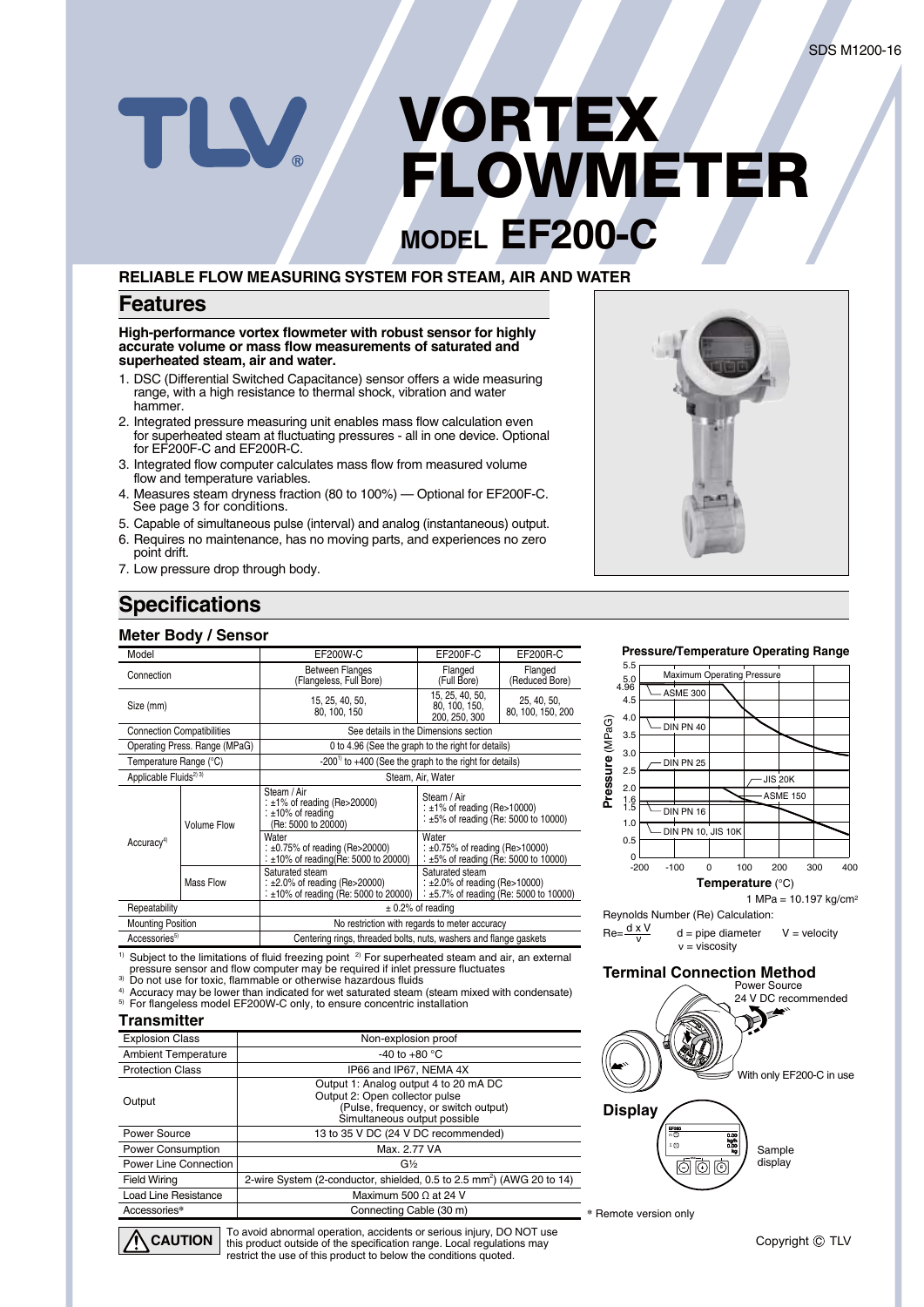

### **Consulting·Engineering·Services**

 $\circledast$ 

### **Specifications**

| No. | <b>Description</b>         | Material                    | <b>DIN EN</b>        | <b>ASTM/AISI</b> |
|-----|----------------------------|-----------------------------|----------------------|------------------|
| T   | Meter Body                 | <b>Cast Stainless Steel</b> | EN 1.4408*           | A351 Gr. CF3M    |
| 2   | <b>Bluff Body</b>          | <b>Cast Stainless Steel</b> | EN 1.4408*           | A351 Gr. CF3M    |
| 3   | <b>DSC Sensor</b>          | <b>Stainless Steel</b>      | <b>DIN/EN 1.4404</b> | AISI316L*        |
| ④   | <b>Housing Support</b>     | <b>Cast Stainless Steel</b> | EN 1.4408*           | A351 Gr. CF3M    |
| 5   | <b>Transmitter Housing</b> | Die-cast Aluminium          |                      |                  |
| 6   | Display                    |                             |                      |                  |
|     | Nameplate                  |                             |                      |                  |

**\*** Equivalent

### **Piping Installation**

### **Required Length of Straight Piping**



 $A = Upstream$ ,  $B = Downstream$ ,  $D = Nominal Diameter$ 

**\*** Cannot be used in conjunction with the Steam Dryness Fraction Calculator option Note: . The installation positions shown are for steam and high temperature fluids ¡Minimum required piping length shown. Use longer straight piping where possible.

### **Mounting Position**



There is no restriction for mounting position  $(A - D)$  in regards to meter accuracy. However, special care is recommended for the following flow mediums:

 $\circledS$ 

 $\widehat{U}$ 

 $^\circledR$ w

 $_{\mathbb{G}}$ G

#### **1. High-temperature Fluids**

For high-temperature fluids (steam, condensate), positions A, B or C should be selected to protect the transmitter from heat. **2. Water**

To make sure the pipes are

completely flooded with water, position C is recommended.

#### **Pressure Measurement Points**

If a pressure measuring point is installed after .<br>the device, ensure that there is a large enough distance between the device and the measuring point so that there are no .<br>negative effects on vortex formation in the sensor.

#### **Pipeline Insulation**

The pipe stand serves as a radiator and protects the electronics from overheating.

Therefore, ensure that sufficient surface area remains exposed. Be sure not to insulate past the level marked "max." on the pipe stand.

#### **Ensuring Steam Quality**

Wet steam has a higher density than saturated steam. Since the flowmeter mass flow calculations are based on saturated steam density, the actual mass flow of wet steam will be higher than shown by the flowmeter. The upstream installation of a separator (DC3S) is suggested to ensure steam quality and flowmeter accuracy. The proper separation and drainage of condensate is a recommended practice for all steam applications.





Downstream

PT $)$ (TT



Copyright C TLV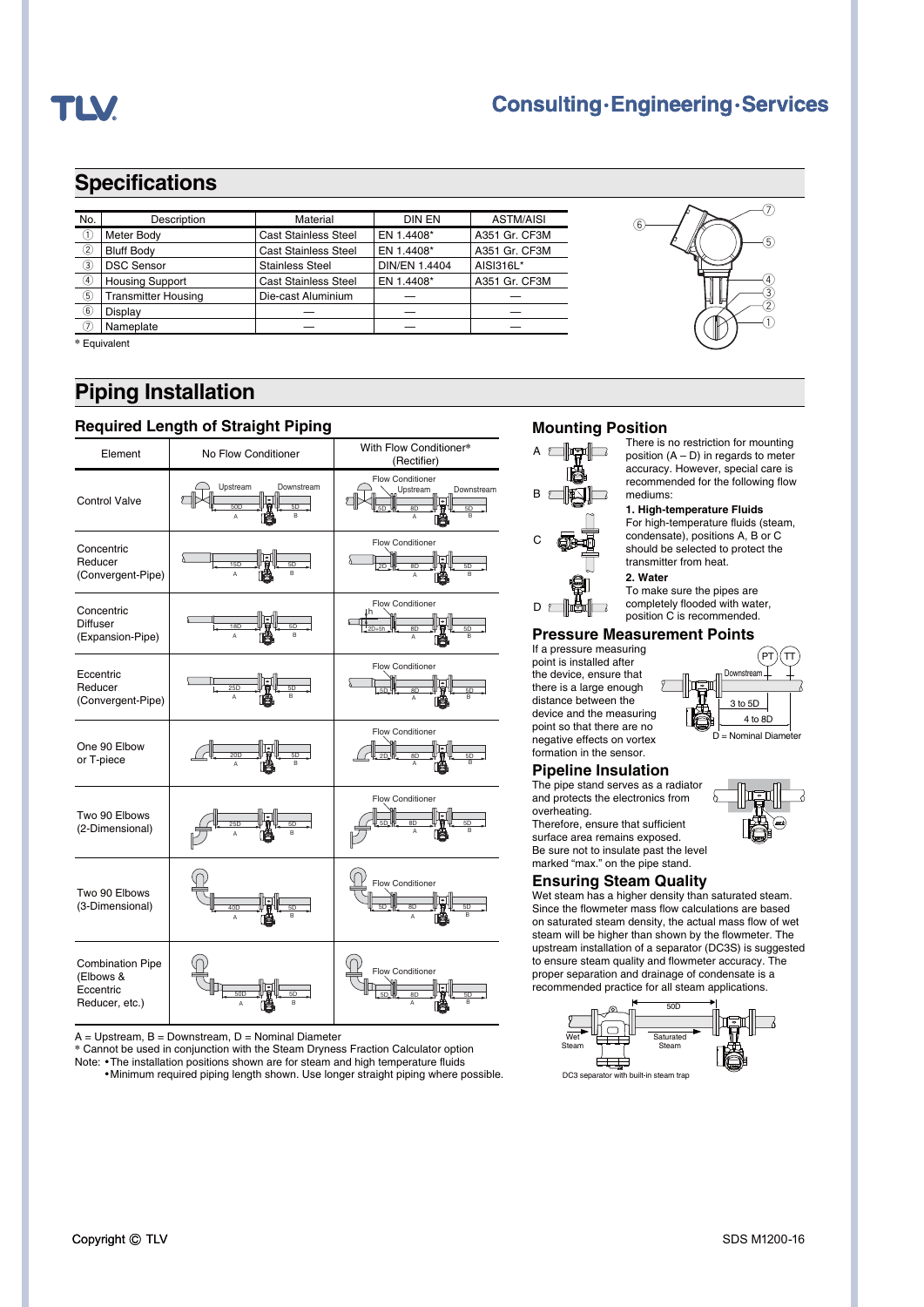## TLV

### **Options**

| <b>Steam Dryness Fraction</b><br>Calculator        | Enables the measurement of steam dryness fraction of saturated steam between 80 to 100%.<br>This option applies only for Model EF200F-C (sizes 25 to 300 mm) and must also satisfy other conditions.<br>See below for further restrictions. |
|----------------------------------------------------|---------------------------------------------------------------------------------------------------------------------------------------------------------------------------------------------------------------------------------------------|
| Overvoltage Protection                             | Protects the circuit from lightning                                                                                                                                                                                                         |
| <b>Flow Conditioner</b>                            | Compatible with ASME Class 150, 300, JIS 10K/20K, and PN 10/16, 25/40 flange standards and other optional standards<br>(including flangeless). Cannot be used in conjunction with the Steam Dryness Fraction Calculator option.             |
| Pipe Mounting Kit for<br><b>Remote Transmitter</b> | Suitable for pipes with 20 to 70 mm outer diameter. (Includes bracket, threaded bolts and nuts.)                                                                                                                                            |
| Sunshade for Transmitter                           | Protects the transmitter from temperature rises due to direct sunlight when installed in an external location                                                                                                                               |
| Pressure measuring unit<br>(EF200F-C, EF200R-C)    | Integrated pressure measurement sensor. Pressure compensation is possible with just the flowmeter.<br>* See "Pressure Measuring Unit Details"                                                                                               |

### **• Pressure Measuring Unit Details**



| Connection      | Connect to the dedicated flange provided on the flowmeter body.<br>The mounting direction can be changed in 90° increments. |  |  |  |  |  |  |
|-----------------|-----------------------------------------------------------------------------------------------------------------------------|--|--|--|--|--|--|
| Component parts | Pressure measuring cell, siphon, shutoff valve, cable                                                                       |  |  |  |  |  |  |
| Material        | Stainless steel                                                                                                             |  |  |  |  |  |  |

1. The pressure measuring unit is available as an option for EF200F-C and EF200R-C only. It cannot be fitted to non-compatible flowmeters, nor retroactively fitted to the standard EF200F-C or EF200R-C.

2. Do not remove the siphon tube as it is essential for steam pressure measurement.

### **Conditions for optional "Steam Dryness Fraction Calculator"**

#### **Steam Dryness Fraction**

The ratio of steam by mass in wet saturated steam

Steam Dryness Fraction (%) =  $\frac{\text{Steam mass flow rate}}{400 \text{ Hz}} \times 100$ (Steam mass flow rate)

This function can be used only for the following models and under the following conditions.

| Model | Size (mm)                                              | Flow<br>velocity $(m/s)$ Range (°C) | Temp. | Press.<br>Range (MPaG)                             |
|-------|--------------------------------------------------------|-------------------------------------|-------|----------------------------------------------------|
|       | 25, 40, 50, 80,<br>EF200F-C 100, 150, 200,<br>250, 300 |                                     |       | $5 \le u \le 50$   82 < T < 320   -0.05 < P < 9.89 |

#### **Flow Rates**

Refer to the EF200F-C table on page 4 for the measurable flow rates.

#### **Mounting Position**

Meter body must be installed in the downward position.

**Operating Conditions** Use at a stable pressure and flow rate.

#### **Measurable Dryness Range**

80 to 100% (When used with superheated steam, steam dryness fraction will be displayed as 100%, the maximum possible reading)

**Accuracy for wetted steam** Mass Flow:  $\pm$  4% of reading Dryness: See graph to the right.

#### Accuracy (%) Accuracy  $\frac{0}{2}$  100 90 80 -2 -5 Steam Dryness (%)

+5

्रू

**Flow Conditioner** Cannot be used in conjunction with a flow conditioner. Ensure the required length straight piping upstream.

#### **External Output**

Steam dryness fraction output is analog. Flow computer EC351 and an additional compensation signal (for pressure or temperature) are required to display the instantaneous mass flow rate.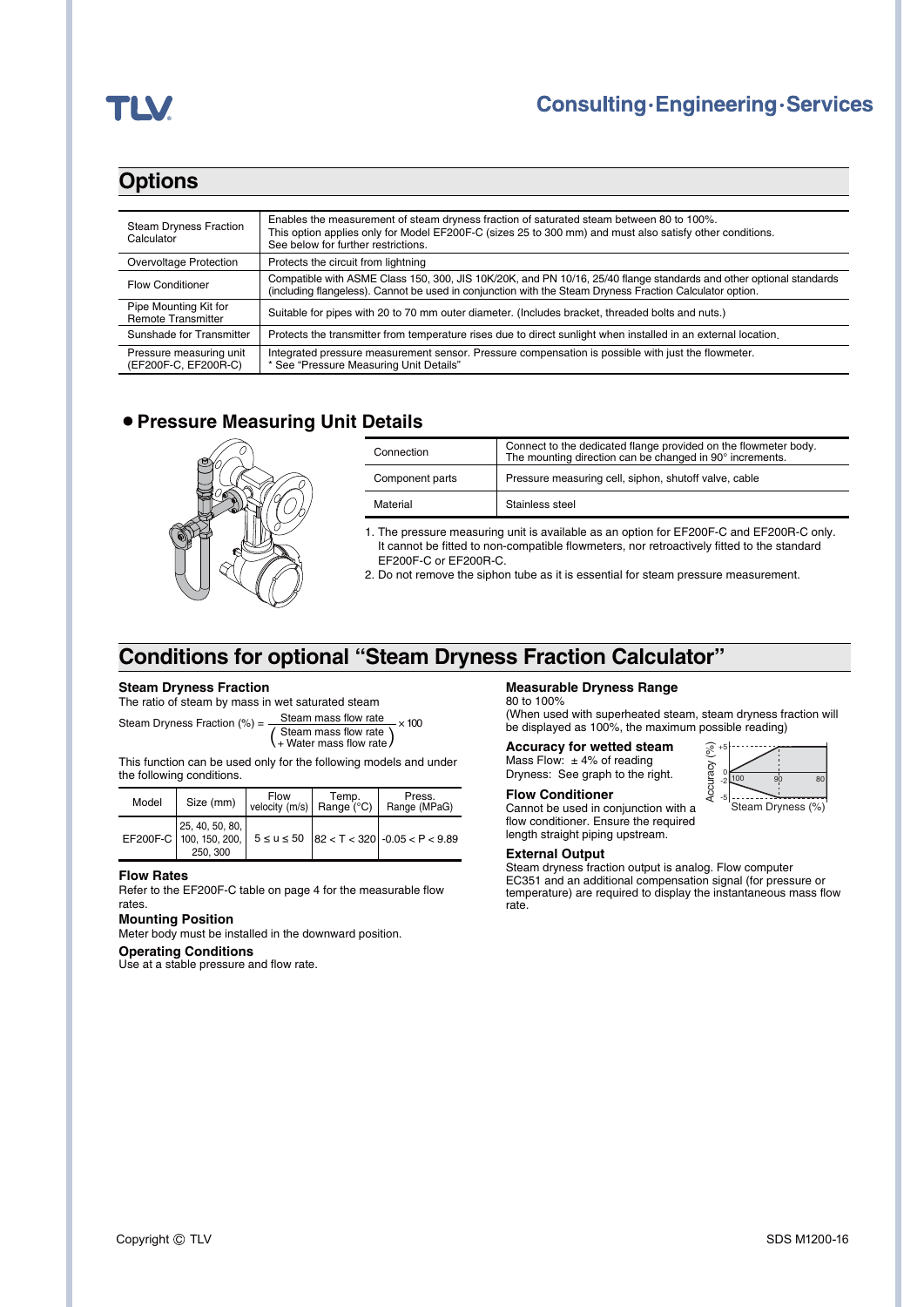### **Flow Rate for Saturated Steam**

### ● **EF200W-C** Flangeless (Unit: kg/h)

|                 |      | ັ    |      |      |      |      |      |      |      |       |      |       |      |       |              |
|-----------------|------|------|------|------|------|------|------|------|------|-------|------|-------|------|-------|--------------|
| Size (mm)       |      | 15   |      | 25   | 40   |      |      | 50   |      | 80    |      | 100   |      | 150   | Temp         |
| Pressure (MPaG) | Min. | Max. | Min. | Max. | Min. | Max. | Min. | Max. | Min. | Max.  | Min. | Max.  | Min. | Max.  | $(^\circ C)$ |
| 0.05            | 4.4  | 30   | 13   | 140  | 28   | 325  | 46   | 527  | 102  | 1187  | 166  | 1930  | 389  | 4531  | 111.6        |
| 0.1             | 5    | 40   | 14   | 183  | 32   | 424  | 52   | 689  | 117  | 1551  | 190  | 2521  | 445  | 5919  | 120.4        |
| 0.2             | 6    | 58   | 17   | 267  | 39   | 620  | 63   | 1006 | 141  | 2263  | 229  | 3678  | 537  | 8636  | 133.7        |
| 0.3             | 6.9  | 76   | 20   | 350  | 45   | 811  | 72   | 1316 | 161  | 2962  | 262  | 4814  | 614  | 11303 | 143.7        |
| 0.4             | 7.6  | 94   | 22   | 432  | 49   | 1000 | 80   | 1623 | 179  | 3652  | 291  | 5936  | 682  | 13936 | 151.9        |
| 0.5             | 8.3  | 112  | 24   | 512  | 54   | 1187 | 87   | 1927 | 195  | 4336  | 317  | 7047  | 743  | 16545 | 158.9        |
| 0.6             | 8.9  | 130  | 25   | 593  | 58   | 1373 | 94   | 2229 | 210  | 5015  | 341  | 8150  | 799  | 19136 | 165          |
| 0.7             | 9.5  | 147  | 27   | 673  | 62   | 1558 | 100  | 2529 | 224  | 5691  | 363  | 9249  | 851  | 21714 | 170.5        |
| 0.8             | 10   | 165  | 28   | 752  | 65   | 1743 | 105  | 2828 | 236  | 6364  | 383  | 10342 | 900  | 24282 | 175.4        |
| 0.9             | 11   | 182  | 30   | 832  | 68   | 1927 | 111  | 3126 | 248  | 7035  | 403  | 11433 | 947  | 26843 | 179.9        |
| 1.0             | 11   | 199  | 31   | 911  | 72   | 2110 | 116  | 3424 | 260  | 7705  | 423  | 12522 | 991  | 29399 | 184.1        |
| 1.2             | 12   | 234  | 34   | 1069 | 78   | 2476 | 125  | 4018 | 282  | 9042  | 457  | 14694 | 1073 | 34500 | 191.6        |
| 1.5             | 14   | 286  | 37   | 1306 | 86   | 3025 | 139  | 4909 | 311  | 11046 | 506  | 17951 | 1186 | 42144 | 201.4        |
| 2.0             | 15   | 373  | 42   | 1702 | 98   | 3942 | 158  | 6397 | 355  | 14394 | 577  | 23391 | 1354 | 54918 | 214.9        |
| 2.5             | 17   | 461  | 47   | 2102 | 108  | 4867 | 175  | 7897 | 394  | 17768 | 640  | 28876 | 1504 | 67791 | 226.1        |
| 3.0             | 18   | 549  | 51   | 2505 | 118  | 5802 | 191  | 9413 | 430  | 21180 | 700  | 34420 | 1642 | 80810 | 235.7        |

### ● EF200F-C Flanged (Unit: kg/h)

1 MPa =  $10.197$  kg/cm<sup>2</sup>

| \~`````````````````` |      |      |      |      |      |      |      |      |      |       |      |         |      |                  |      |        |      |        |      |              |       |
|----------------------|------|------|------|------|------|------|------|------|------|-------|------|---------|------|------------------|------|--------|------|--------|------|--------------|-------|
| Size (mm)            |      | 15   |      | 25   |      | 40   |      | 50   |      | 80    |      | 100     |      | 150              |      | 200    |      | 250    |      | 300          | Temp  |
| Pressure (MPaG)      | Min. | Max. | Min. | Max. | Min. | Max. | Min. | Max. | Min. | Max.  | Min. | Max.    | Min. | Max.             | Min. | Max.   | Min. | Max.   | Min. | Max.         | (°C)  |
| 0.05                 | 3.1  | 21   | 10   | 108  | 23   | 267  | 39   | 446  | 86   | 1001  | 149  | 1735    | 339  | 3947             | 594  | 6919   | 933  | 10870  | 1321 | 15392        | 111.6 |
| 0.1                  | 3.5  | 27   | 11   | 142  | 27   | 349  | 44   | 583  | 99   | 1308  | 171  | 2266    | 388  | 5156             | 679  | 9038   | 1066 | 14201  | 1510 | 20107        | 120.4 |
| 0.2                  | 4.3  | 40   | 13   | 207  | 32   | 510  | 53   | 850  | 119  | 1909  | 206  | 3307    | 468  | 7523             | 820  | 13188  | 1288 | 20723  | 1823 | 29336        | 133.7 |
| 0.3                  | 4.9  | 53   | 15   | 271  | 37   | 667  | 61   | 1113 | 136  | 2498  | 236  | 4328    | 535  | 9846             | 938  | 17260  | 1474 | 27120  | 2086 | 38397        | 143.7 |
| 0.4                  | 5.4  | 65   | 17   | 334  | 41   | 823  | 68   | 1372 | 151  | 3080  | 262  | 5336    | 594  | 12140            | 1041 | 21280  | 1636 | 33438  | 2316 | 47337        | 151.9 |
| 0.5                  | 5.9  | 78   | 18   | 397  | 44   | 977  | 74   | 1629 | 165  | 3657  | 285  | 6335    | 648  | 14412            | 1135 | 25264  | 1783 | 39694  | 2524 | 56199        | 158.9 |
| 0.6                  | 6.3  | 90   | 20   | 459  | 48   | 1130 | 79   | 1885 | 177  | 4230  | 306  | 7328    | 696  | 16669            | 1220 | 29220  | 1917 | 45911  | 2714 | 65000        | 165   |
| 0.7                  | 6.7  | 102  | 21   | 521  | 51   | 1282 | 84   | 2139 | 189  | 4800  | 326  | 8315    | 742  | 18915            | 1300 | 33157  | 2042 | 52096  | 2891 | 73757        | 170.5 |
| 0.8                  | 7.1  | 114  | 22   | 583  | 54   | 1434 | 89   | 2392 | 199  | 5368  | 345  | 9298    | 784  | 21152            | 1375 | 37078  | 2159 | 58257  | 3057 | 82480        | 175.4 |
| 0.9                  | 7.5  | 126  | 23   | 645  | 56   | 1585 | 94   | 2644 | 210  | 5934  | 363  | 10279   | 825  | 23383            | 1445 | 40986  | 2270 | 64401  | 3214 | 91178        | 179.9 |
| 1.0                  | 7.8  | 138  | 24   | 706  | 59   | 1736 | 98   | 2896 | 219  | 6499  | 380  | 11257   | 863  | 25609            | 1512 | 44890  | 2376 | 70532  | 3364 | 99858        | 184.1 |
| 1.2                  | 8.5  | 163  | 26   | 829  | 64   | 2038 | 106  | 3398 | 238  | 7626  | 411  | 13211   | 935  | 300531           | 1638 | 52685  | 2574 | 82770  | 3644 | 117184 191.6 |       |
| 1.5                  | 9.4  | 199  | 29   | 1012 | 71   | 2489 | 117  | 4151 | 263  | 9316  | 454  | 16138   | 1033 | 36712            | 1811 | 64355  | 2845 | 101109 | 4027 | 143149 201.4 |       |
| 2.0                  | 11   | 259  | 33   | 1319 | 80   | 3244 | 134  | 5410 | 300  | 12140 | 519  | 21030   | 1179 | 47840            | 2067 | 83860  | 3247 | 131756 | 4597 | 186538 214.9 |       |
| 2.5                  | 12   | 320  | 36   | 1629 | 89   | 4005 | 148  | 6678 | 332  | 14986 | 576  | 1259601 | 1310 | 159054           | 2296 | 103520 | 3608 | 162642 | 5108 | 230266 226.1 |       |
| 3.0                  | 13   | 382  | 39   | 1942 | 97   | 4774 | 162  | 7961 | 363  | 17864 | 629  |         |      | 30945 1430 70394 | 2507 | 123400 | 3939 | 193875 | 5577 | 274485 235.7 |       |

1 MPa =  $10.197$  kg/cm<sup>2</sup>

### ● EF200F-C Flanged (when used with the optional Steam Dryness Fraction Calculator) (Unit: kg/h)

| Size (mm)       |      | 25   |      | 40   |      | 50   |      | 80    |      | 100   |      | 150        |      | 200   |      | 250          |       | 300                                                        | Temp  |
|-----------------|------|------|------|------|------|------|------|-------|------|-------|------|------------|------|-------|------|--------------|-------|------------------------------------------------------------|-------|
| Pressure (MPaG) | Min. | Max. | Min. | Max. | Min. | Max. | Min. | Max.  | Min. | Max.  | Min  | Max        | Min  | Max   | Min  | Max          | Min.  | Max.                                                       | (°C)  |
| 0.05            | 10   | 72   | 23   | 178  | 39   | 297  | 86   | 667   | 149  | 1156  | 339  | 2631       | 594  | 4612  | 933  | 7247         | 1321  | 10261                                                      | 111.6 |
| 0.1             | 11   | 94   | 27   | 233  | 44   | 388  | 99   | 872   | 171  | 1511  | 388  | 3437       | 679  | 6025  | 1066 | 9467         | 1510  | 13403                                                      | 120.4 |
| 0.2             | 14   | 138  | 35   | 340  | 57   | 567  | 128  | 1272  | 221  | 2204  | 502  | 5015       | 880  | 8792  | 1382 | 13814        | 1956  | 19558                                                      | 133.7 |
| 0.3             | 19   | 181  | 45   | 445  | 75   | 743  | 167  | 1666  | 289  | 2885  | 657  | 6564       | 1151 | 11506 | 1809 | 18080        | 2560  | 25597                                                      | 143.7 |
| 0.4             | 23   | 223  | 55   | 548  | 92   | 915  | 206  | 2054  | 356  | 3557  | 810  | 8093       | 1419 | 14187 | 2230 | 22291        | 3156  | 31559                                                      | 151.9 |
| 0.5             | 27   | 265  | 66   | 651  | 109  | 1086 | 244  | 2438  | 423  | 4223  | 961  | 9608       | 1685 | 16843 | 2647 | 26464        | 3747  | 37467                                                      | 158.9 |
| 0.6             | 31   | 306  | 76   | 753  | 126  | 1256 | 282  | 2820  | 489  | 4885  | 1112 | 11113      | 1949 | 19481 | 3061 | 30609        | 4334  | 43335                                                      | 165   |
| 0.7             | 35   | 347  | 86   | 855  | 143  | 1436 | 320  | 3200  | 555  | 5543  | 1262 | 12610      | 2211 | 22105 | 3474 | 34732        | 4918  | 49174                                                      | 170.5 |
| 0.8             | 39   | 389  | 96   | 956  | 160  | 1594 | 358  | 3578  | 620  | 6199  | 1411 | 14101      | 2472 | 24719 | 3885 | 38840        | 5499  | 54989                                                      | 175.4 |
| 0.9             | 44   | 430  | 106  | 1057 | 177  | 1763 | 396  | 3956  | 686  | 6852  | 1559 | 15588      | 2733 | 23726 | 4294 | 42936        | 6079  | 60788                                                      | 179.9 |
| 1.0             | 48   | 471  | 116  | 1157 | 194  | 1930 | 434  | 4332  | 751  | 7505  | 1708 | 17073      | 2993 | 29928 | 4703 | 47023        | 6658  | 66575                                                      | 184.1 |
| 1.2             | 56   | 552  | 136  | 1356 | 227  | 2265 | 509  | 5084  | 881  | 8807  |      | 2004 20035 | 3513 | 35121 | 5519 | 55183        | 7813  | 78127                                                      | 191.6 |
| 1.5             | 68   | 675  | 166  | 1659 | 277  | 2767 | 622  | 6211  | 1076 | 10758 |      | 2448 24474 | 4291 | 42902 | 6742 | 67410        | 9544  | 95438                                                      | 201.4 |
| 2.0             | 88   | 879  | 217  | 2163 | 361  | 3606 | 810  | 8093  | 1403 | 14020 |      | 3190 31893 | 5591 | 55907 | 8785 | 87842        | 12437 | 124366                                                     | 214.9 |
| 2.5             | 109  | 1086 | 268  | 2670 | 446  | 4452 | 1000 | 9990  | 1731 | 17306 |      | 3937 39369 | 6902 | 69012 |      | 10844 108434 |       | 12353 153520                                               | 226.1 |
| 3.0             | 130  | 1294 | 319  | 3182 | 531  | 5306 | 1191 | 11909 |      |       |      |            |      |       |      |              |       | 2064 20630 4693 46929 8227 82265 12926 129257 18301 183001 | 235.7 |

1. Please contact TLV for a flow rate other than shown above. 1 MPa = 10.197 kg/cm<sup>2</sup>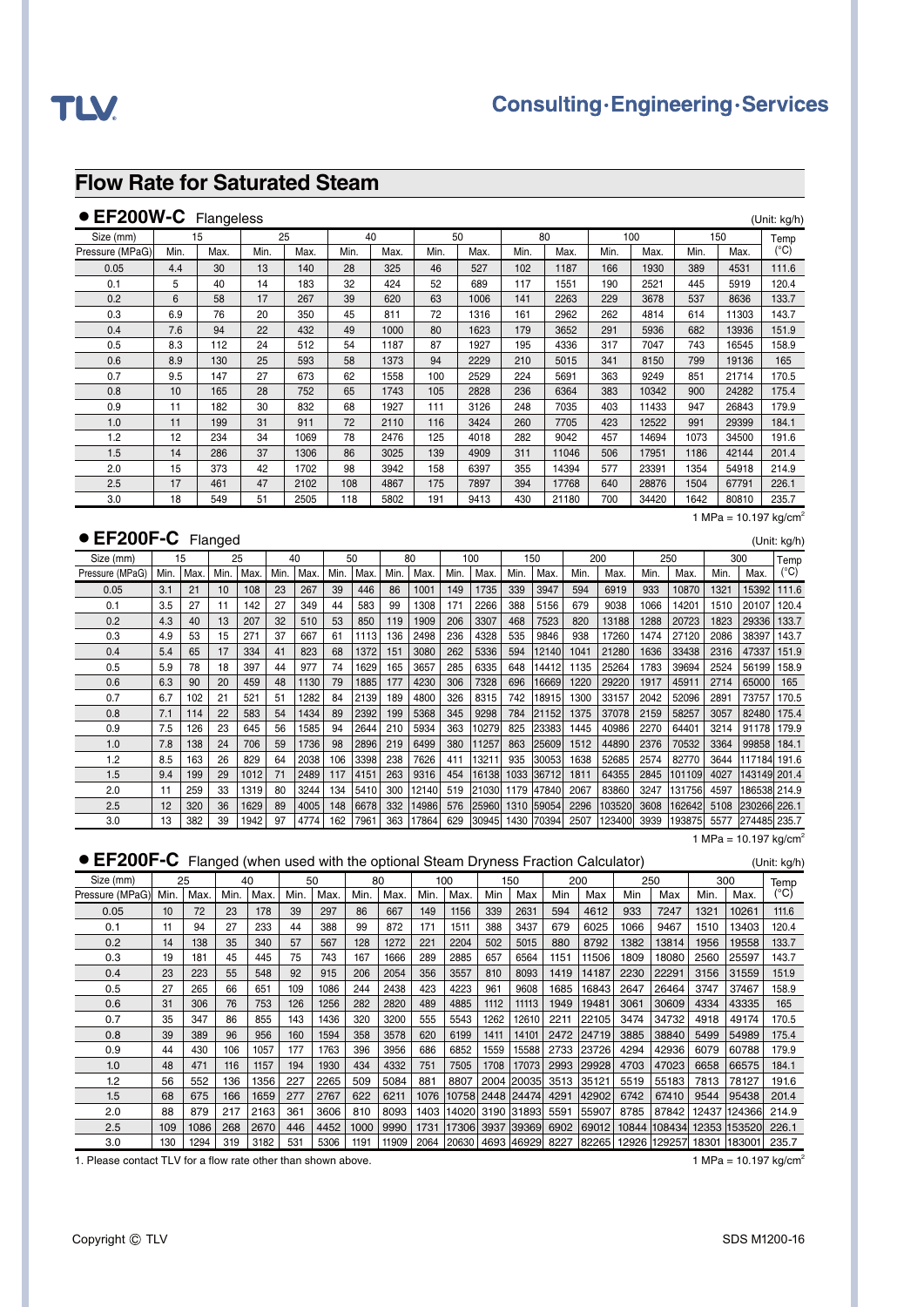### **Flow Rate for Saturated Steam**

### ● EF200R-C Flanged (Reduced Bore) and the state of the state of the state of the state of the state of the state of the state of the state of the state of the state of the state of the state of the state of the state of t

| Size (mm)       |      | 25   |      | 40   |      | 50   |      | 80   |      | 100   |      | 150   |      | 200   | Temp  |
|-----------------|------|------|------|------|------|------|------|------|------|-------|------|-------|------|-------|-------|
| Pressure (MPaG) | Min. | Max. | Min. | Max. | Min. | Max. | Min. | Max. | Min. | Max.  | Min. | Max.  | Min. | Max.  | (°C)  |
| 0.05            | 3.1  | 21   | 10   | 108  | 23   | 267  | 39   | 446  | 86   | 1001  | 149  | 1735  | 339  | 3947  | 111.6 |
| 0.1             | 3.5  | 27   | 11   | 142  | 27   | 349  | 44   | 583  | 99   | 1308  | 171  | 2266  | 388  | 5156  | 120.4 |
| 0.2             | 4.3  | 40   | 13   | 207  | 32   | 510  | 53   | 850  | 119  | 1909  | 206  | 3307  | 468  | 7523  | 133.7 |
| 0.3             | 4.9  | 53   | 15   | 271  | 37   | 667  | 61   | 1113 | 136  | 2498  | 236  | 4328  | 535  | 9847  | 143.7 |
| 0.4             | 5.4  | 65   | 17   | 334  | 41   | 823  | 68   | 1372 | 151  | 3080  | 262  | 5336  | 594  | 12140 | 151.9 |
| 0.5             | 5.9  | 78   | 18   | 397  | 44   | 977  | 74   | 1630 | 165  | 3657  | 285  | 6335  | 648  | 14413 | 158.9 |
| 0.6             | 6.3  | 90   | 20   | 459  | 48   | 1130 | 79   | 1885 | 177  | 4230  | 306  | 7327  | 696  | 16669 | 165   |
| 0.7             | 6.7  | 102  | 21   | 521  | 51   | 1282 | 84   | 2139 | 189  | 4800  | 326  | 8315  | 742  | 18915 | 170.5 |
| 0.8             | 7.1  | 114  | 22   | 583  | 54   | 1434 | 89   | 2392 | 199  | 5368  | 345  | 9298  | 784  | 21150 | 175.4 |
| 0.9             | 7.5  | 126  | 23   | 645  | 56   | 1585 | 94   | 2644 | 210  | 5934  | 363  | 10279 | 825  | 23382 | 179.9 |
| 1.0             | 7.8  | 138  | 24   | 706  | 59   | 1736 | 98   | 2896 | 219  | 6499  | 380  | 11257 | 863  | 25610 | 184.1 |
| 1.2             | 8.5  | 163  | 26   | 829  | 64   | 2038 | 106  | 3398 | 238  | 7626  | 411  | 13211 | 935  | 30051 | 191.6 |
| 1.5             | 9.4  | 199  | 29   | 1012 | 71   | 2489 | 117  | 4151 | 263  | 9316  | 454  | 16138 | 1033 | 36710 | 201.4 |
| 2.0             | 11   | 259  | 33   | 1319 | 80   | 3244 | 134  | 5410 | 300  | 12140 | 519  | 21030 | 1179 | 47837 | 214.9 |
| 2.5             | 12   | 320  | 36   | 1629 | 89   | 4005 | 148  | 6678 | 332  | 14986 | 576  | 25960 | 1310 | 59052 | 226.1 |
| 3.0             | 13   | 382  | 39   | 1942 | 97   | 4774 | 162  | 7961 | 363  | 17864 | 629  | 30945 | 1430 | 70390 | 235.7 |

1 MPa =  $10.197$  kg/cm<sup>2</sup>

### **Flow Rate for Air and Water**

|           |      |                            |                 |                  |      |                              |                  |      |                            |      |                  | (Unit: $m^3/h$ ) |  |
|-----------|------|----------------------------|-----------------|------------------|------|------------------------------|------------------|------|----------------------------|------|------------------|------------------|--|
| Model     |      |                            | <b>EF200W-C</b> |                  |      |                              | <b>EF200F-C</b>  |      | <b>EF200R-C</b>            |      |                  |                  |  |
| Fluid     |      | Air<br>(0 °C, Atm. Press.) |                 | Water<br>(20 °C) |      | Air<br>$(0 °C,$ Atm. Press.) | Water<br>(20 °C) |      | Air<br>(0 °C, Atm. Press.) |      | Water<br>(20 °C) |                  |  |
| Size (mm) | Min. | Max.                       | Min.            | Max.             | Min. | Max.                         | Min.             | Max. | Min.                       | Max. | Min.             | Max.             |  |
| 15        | 4.1  | 35                         | 0.23            |                  | 2.9  | 25                           | 0.2              | 4.9  |                            | _    |                  |                  |  |
| 25        | 11   | 162                        | 0.41            | 19               | 8.8  | 125                          | 0.35             | 15   | 2.9                        | 25   | 0.20             | 4.9              |  |
| 40        | 26   | 374                        | 0.95            | 45               | 22   | 308                          | 0.78             | 36   | 8.8                        | 125  | 0.34             | 15               |  |
| 50        | 43   | 606                        | 1.54            | 73               | 36   | 513                          | 1.3              | 61   | 22                         | 308  | 0.78             | 37               |  |
| 80        | 96   | 1365                       | 3.46            | 164              | 81   | 1151                         | 2.92             | 138  | 36                         | 513  | 1.30             | 62               |  |
| 100       | 164  | 2326                       | 5.90            | 279              | 140  | 1995                         | 5.05             | 239  | 81                         | 1151 | 2.92             | 138              |  |
| 150       | 367  | 5210                       | 13.20           | 625              | 319  | 4538                         | 11.49            | 544  | 140                        | 1995 | 5.05             | 239              |  |
| 200       |      |                            |                 |                  | 560  | 7955                         | 20.15            | 954  | 319                        | 4538 | 11.49            | 544              |  |
| 250       |      |                            |                 |                  | 880  | 12500                        | 31.65            | 1500 |                            |      |                  |                  |  |
| 300       |      |                            |                 |                  | 1246 | 17700                        | 44.82            | 2123 |                            |      |                  |                  |  |